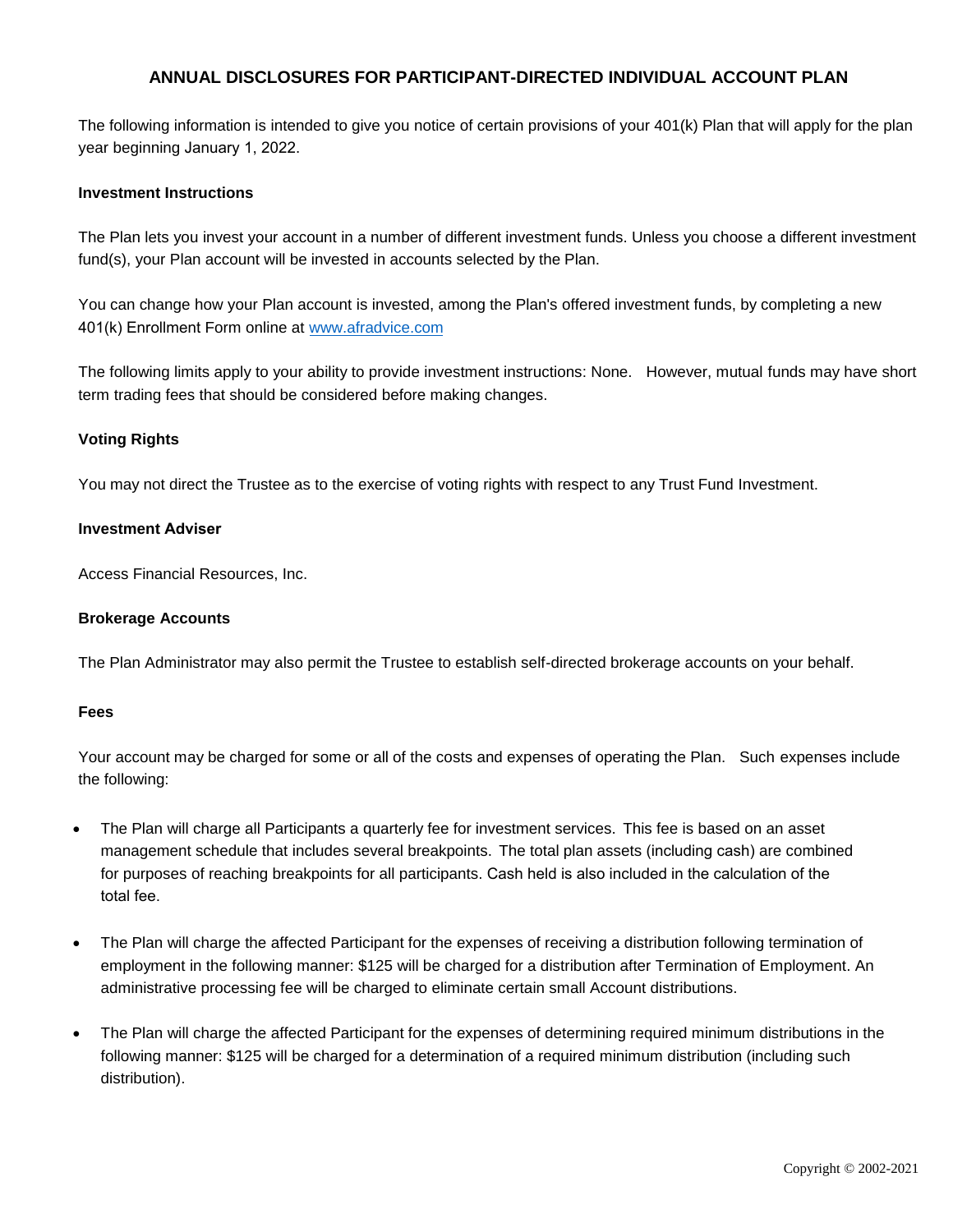- The Plan will charge the affected Participant for the expenses of receiving a hardship withdrawal in the following manner: \$125 will be charged for a hardship withdrawal.
- The Plan will charge the affected Participant for the expenses of receiving an in-service withdrawal other than hardship in the following manner: \$125 will be charged for an in-service withdrawal (other than a hardship withdrawal).
- The Plan will charge the affected Participant for the expenses of processing a domestic relations order in the following manner: \$150 per hour will be charged for a QDRO determination (including a QDRO distribution).
- The Plan will charge the affected Participant for the expenses of operating the Plan in the following manner: All expenses permitted to be charged to participants.
- The Plan will charge all Participants for the expenses of establishing a brokerage account in the following manner: \$15 per account per quarter will be charged for a brokerage account option in a Participant direction of investment.
- The Plan will charge the affected Participant for the expenses of the calculation of benefits, including the determination of substantially equal payments, will be charged. Asset management fee - see advisors' contract Amendments minimum fee \$150 all other services \$75 per hour (if applicable to the Participant) in the following manner: \$125 per hour will be charged for the calculation of benefits, including the determination of substantially equal payments. Asset management fee - see advisors' contract Amendments - minimum fee \$150 all other services \$75 per hour.
- The Plan will charge the affected Participant an initial loan processing fee if you obtain a loan. The loan processing fee is \$125 and an ongoing loan maintenance fee of the annual maintenance fee for any outstanding loan is \$50.

The fees listed above are subject to change. Please check with the Plan Administrator to be sure you have a current fee listing.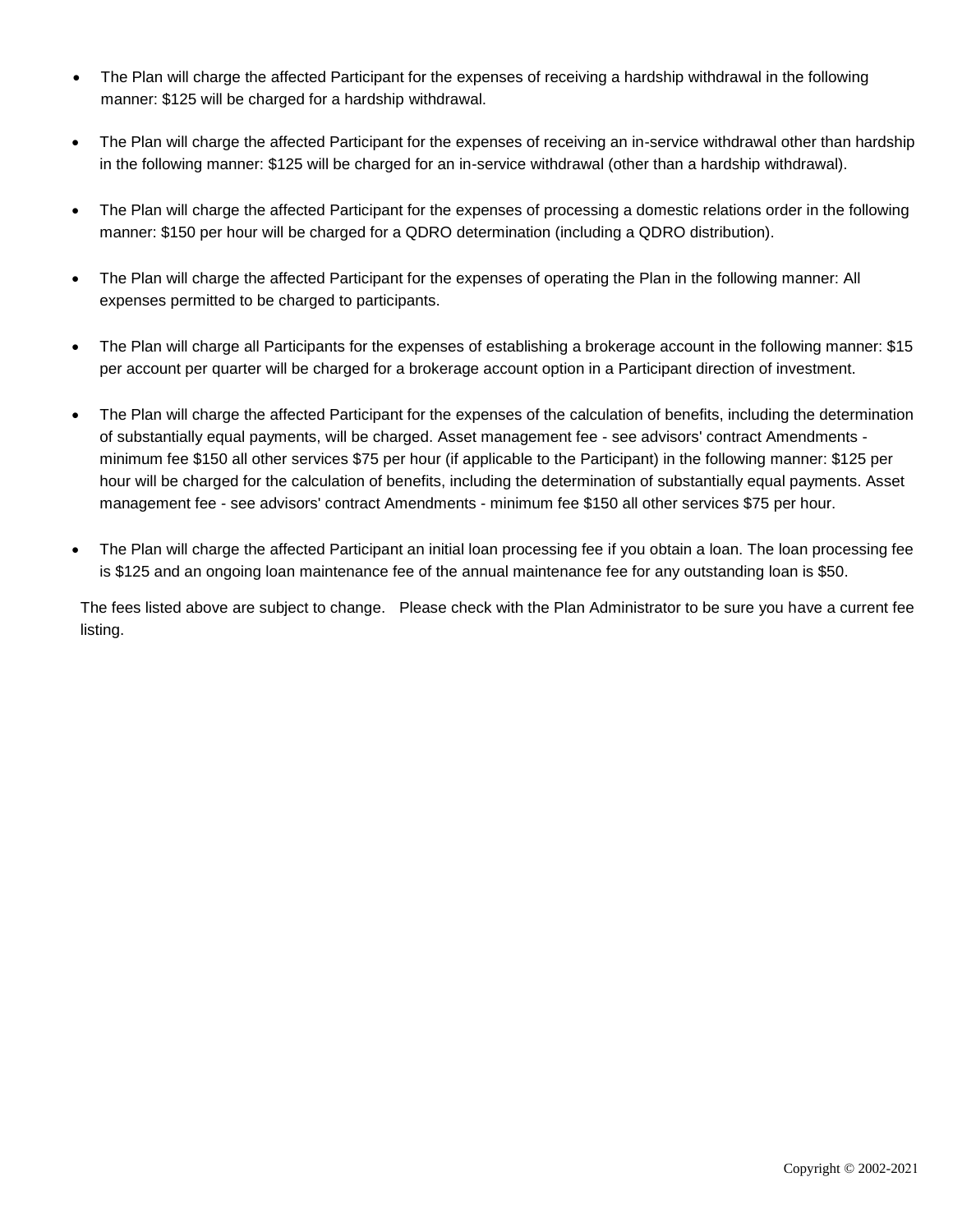#### **ADVISORS PLAN ADMINISTRATORS, LLC - SERVICE AGREEMENT**

This **SERVICE AGREEMENT** ("Agreement") is entered into by the parties – Employer, Plan Trustee(s) and Advisors Plan Administrators, LLC ("APA") – each as identified by the adoption agreement or by the attached signature page. The Employer has adopted a qualified retirement plan under Internal Revenue Code Section 401 (the "Plan"). The Employer has appointed the Trustee according to the terms of the Plan. The Employer and Trustee wish to enter into this Agreement where APA will provide specific services for the Plan as outlined below and on the attached Addendum for the fees specified In the Fee Schedule.

**DESCRIPTION OF SERVICES.** To the extent Employer requests any of the services provided by APA, and to the extent accepted by APA, APA will provide plan administrative services and recordkeeping functions under Employer's direction and as required under the terms of the Plan's legal document(s). To that end, services may include:

#### **Establish New Plan**

- Assisting Employer with plan design.
- Providing a completed volume submitter plan document.
- Preparing sample consent document for the Employer to adopt the plan.

• Preparing and processing IRS Form SS-4 to request a federal tax ID for the Plan's trust, if required or requested.

• Providing Summary Plan Description, enrollment, and administrative forms for plan participants, if required or requested, to be distributed by the Employer.

• Preparing and submitting documentation required for IRS Letter of Determination, if required or requested.

#### **Takeover/Conversion Plan**

Reviewing current plan documents, administration, and recordkeeping operations.

• Restating existing plan document using current APA document to incorporate requested and required changes.

• Preparing and submitting documentation required for IRS Letter of Determination, if required or requested.

- Assisting Trustees with administrative matters associated with transfer of plan, as required.
- Preparing a Blackout Notice for plans moving their administration to APA.

Providing the Summary Plan Description, enrollment, and administrative forms for plan participants, if required or requested, to be distributed by the Employer.

#### **Administrative Services**

• Reviewing census reports and assisting Employer with determining the status of each employee, which may include eligibility for Plan participation, credited and vesting service, eligibility for benefit payments, and key employee and highly compensation employee designations.

• Assisting Employer with calculating the required, discretionary, and maximum deductible employer contribution amounts for the plan year.

• Assisting Employer with allocating employer contributions and available forfeitures.

• Assisting with annual compliance testing (including §401(k), §401(m) discrimination testing, §410(b) coverage testing, §415 annual additions limit for each participant, §402(g) maximum deferral limits for each participant, §401(a)(4) general nondiscrimination testing for cross-tested allocations, and §416 top heavy requirements), to the extent applicable, and communicate the results to the Employer for further direction.

• Assisting Employer with making the necessary corrections for testing failures as provided by the plan, subject to Employer approval.

• Assisting Employer with determining the appropriate level of required Fidelity bond.

### **Asset Reconciliation Services**

Analyzing plan transactions to reconcile beginning of plan year asset values to end of year values. • Assisting Employer with preparing an Annual Statement of Plan Assets and an Annual Income

Statement from data provided by Employer and/or the plan's investment custodians/managers.

#### **Distributions and Loans**

Assisting Employer with calculating vested benefits.

Assisting Employer with providing participants with necessary distribution election as required.

• Assisting Employer with preparing appropriate loan amortization schedule and promissory note as required.

• Assisting Employer with maintaining Individual participant's amounts available for hardship distributions and loans.

• Assisting Employer with reconciling participant loans to amortization schedules and allocating interest to participant's account.

- Assisting Employer with Qualified Domestic Relations Order (QDRO) reviews.
- Assisting Employer with calculating Required Minimum Distributions.

### **Reporting and Disclosure to Participants**

• Assisting Employer with preparing periodic annual statements of benefits/vested benefits based on all posted transactions, unless participant statements are provided by plan's Investment provider.

• Assisting Employer with providing an annual list of plan assets to comply with Pension Protection Act (PPA).

• Assisting Employer with preparing a Summary Annual Report based on Form 5500 Information.

• Assisting Employer with preparing the required annual notices for Safe Harbor/Qualified Default Investment Account/Automatic Enrollment/PPA Funding as required.

• Assisting Employer with providing IRS Form 1099-R for amounts distributed during the year unless provided by plan's investment provider.

### **Form 5500 Preparation and Filing**

• Assisting Employer with preparing Form 5500 and required schedules for their review and correction.

- Assisting Employer with the electronic submission of Form 5500.
- Assisting the plan's auditors in preparation of audited financial statements as required.
- Assisting Employer with DOL EFAST credentialing.

### **Plan Document Maintenance**

- **A Manupelity**<br>Assisting Employer with IRS required amendments.
- Assisting Employer with an Employer requested amendments.

• Assisting Employer with preparing and submitting documentation required for IRS Letter of Determination.

• Assisting Employer with providing Summary Plan Description (SPD) and required administrative

- forms.
- Assisting Employer with providing Summary of Material Modifications to the SPD.

#### **Plan Termination**

- Assisting Employer with consent documentation for Employer's termination action.
- Assisting Employer with a Notice of Plan Termination for distribution to plan participants, if required.
- Assisting Employer with the Final asset reconciliation.
	- Assisting Employer with the Final participants' account valuation report.
	- Assisting Employer with the Final Form 5500 and related schedules.

### **Plan Transfer to New Service Provider**

• Assisting Employer with preparing a final participant account balance report.

**EMPLOYER RESPONSIVITIES.** The Employer is the Plan Administrator and makes all discretionary decisions with respect to the plan. APA does not exercise discretion with respect to plan administration and is not a fiduciary with respect to the plan, its participants and beneficiaries, or the Employer. In addition, Employer agrees that:

• Employer will provide all required information to APA with respect to a plan year not later than the first day of the third month following the end of the plan year.

**Employer will provide census and payroll information for all employees of the Employer which** includes, but is not limited to, employee - hires, terminations, deaths, leaves of absence, hours worked, payroll periods, payroll compensation, deferral contributions, match contributions, loan payments and information employer matching contribution information, and information as to which deferral and loan contributions were late.

• Employer will cause each brokerage account maintained by the Plan to provide a third-party copy of each monthly brokerage statement to APA.

- Employer will provide all asset information required for the proper accounting of the Plan's assets.
- Employer will provide any additional information requested for proper completion of Form 5500.

• Employer will review the Form 5500 package information provided by APA and will be responsible for filing the appropriate filings with the IRS and Department of Labor (as required by law).

• Employer will distribute Participant Information, Notices, Enrollment Forms, and Account Statements, Summary Plan Descriptions, Summary Annual Reports, etc. as provided.

• Employer is responsible for the adoption of mandatory Plan Document amendments and/or restatements required by law.

• Employer is responsible for the Plan's and any fiduciary's (including the Trustees') compliance with the IRS Code and ERISA, including all applicable IRS and DOL regulations.

• Employer will provide APA with the answers, in writing, to Part II of Form 5500 Schedule I, to the extent applicable. In the event Employer fails to provide APA with answers, in writing, to Part II's questions, then Employer understands that Part II's questions (a.) through (j.) and (l.) through (m.) will be defaulted to NO, and (k.) will be defaulted to YFS.

• Employer will maintain appropriate level of Fiduciary bond and provide a copy to APA.

**APA DISCLAIMER**. APA will rely upon the completeness and accuracy of information supplies by the Employer, its employees, agents, and representatives. APA will not have any duty to verify the accuracy of the information supplied.

**INDEMNIFICATION BY EMPLOYER.** Employer agrees that APA shall not be liable for any claims, fines, or penalties, which arises from Employer's failure to respond, direct, or to timely and accurately provide all information necessary to complete an administration service offered by APA. Employer will indemnify APA against any claim, fines, or penalties associated with Employer's failure to respond, direct, or to timely and accurately provide any information necessary to complete an administration service. Moreover, Employer will indemnify APA against any claim, fines, or penalties associated with Employer's failure to review and report any corrections in writing to APA.

**CONFIDENTIALITY**. None of the information or data that the Employer or plan participants provide APA will be disclosed to any unaffiliated firm, person or entity without the prior consent of the Employer beyond the scope required for APA to fulfill its duties pursuant to this Agreement or unless such disclosure is required by law.

**TERM OF AGREEMENT**. This Agreement shall cover services for the plan year indicated on the signature page, or for the plan year for which W2s were provided by or on behalf of Employer to APA, or for the plan year where the Employer responded by any means to APA's census request of information, or by the Employer logging on to our 5500-filing secure website for purpose of review and/or filing Form 5500. If there has not been a termination of this Agreement or modification of the terms, excluding amending the fee schedule from time to time as provided below,<br>then this Agreement shall thereafter continue for each subsequent plan year until terminated or modified with days' notice. APA shall have no responsibility with respect to any plan year APA did not provided services to the Plan.

**FEES**. The applicable Fee Schedule is attached, but may be amended from time to time with notice. Employer agrees that upon receipt of notice, which may be accomplished through electronic means, that such amendment shall be effective immediately without signature from Employer or APA. The Employer understands that the APA's fee may differ from fees charged by other third-party administrators for like services; moreover, Employer understands that APA's fee is in addition to any other provider such as a Planner Fee, Asset Based Fee, and Retainer Fee, etc. The Employer further agrees that any IRS user fees charged separately by the IRS will be paid by the Employer to APA immediately upon written request. Should Employer request services in addition to the services outlined, then such services will be provided at our standard hourly rates. Upon request, we will quote you an estimate of our fees for the project.

**TERMS AND CONDITIONS**. One-Fourth (1/4th) of the base fee is due as of the first day of the initial plan year. Subsequent invoices for this amount may be generated quarterly until the work is complete and a final invoice is prepared. Employer authorizes and directs investment adviser/custodian to automatically debit each fee payable herein from the trustee's individual account or prorate the fee among all existing accounts (Account whether one or more) and pay it to APA. If the account(s) does not maintain a sufficient cash (or money market) balance to cover the fees, then employer directs investment advisers/custodian to liquidate holdings in an amount sufficient to cover such fees. Billings not automatically debited become delinquent if not paid within 30 days of the invoice date and the Employer authorizes the automatic debiting of the fee(s) as provide above. If billings are past due more than 30 days, APA may stop all work until your account is brought current. Employer acknowledges and agrees that APA is not required to continue work in the event of Employer's failure to pay on a timely basis for services rendered as required by this Agreement. Employer further acknowledges and agrees that in the event APA stops work because of Employer's failure to pay on a timely basis for services rendered as required by this Agreement, APA<br>shall not be liable to Employer for any claims, fines, or penalties that occur because we have stopped our ser or because Employer has breached said duties under this Agreement. Delinquent invoices will be subject to a 1% monthly service charge.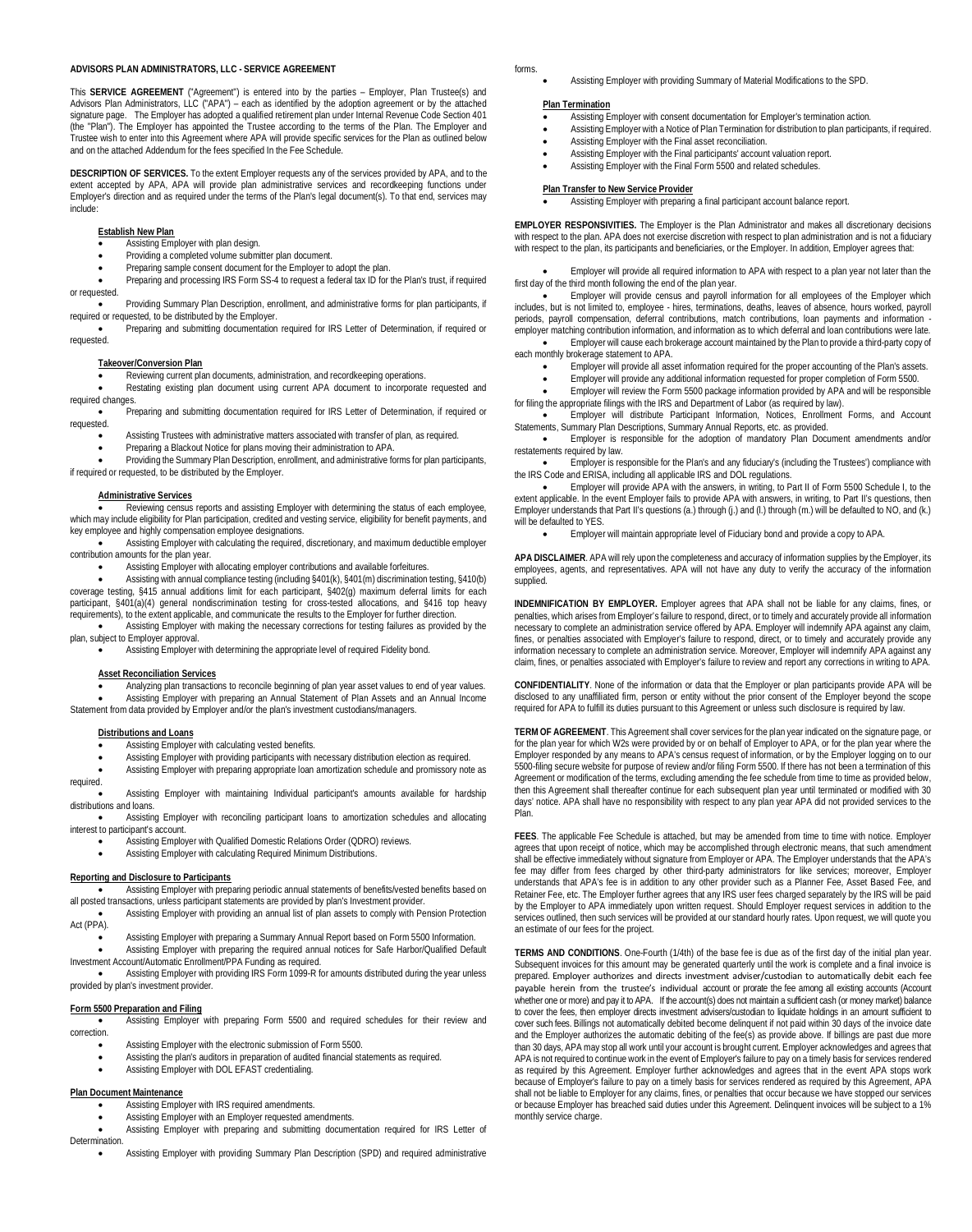### **Advisors Plan Administrator, LLC Fee Schedule**  Effective 12-1-2018

### **Annual Administration and Record keeping Fees**

**Single Participant Plan** \$550 Annually (individual and spouse only)

**Defined Contribution Plan Fee Per Quarter** (Bill Annually in Areas)

| \$375  | 2 to 5 participants   |
|--------|-----------------------|
| \$475  | 6 to 10 participants  |
| \$575  | 11 to 15 participants |
| \$675  | 16 to 20 participants |
| \$775  | 21 to 25 participants |
| Quoted | Above 25 participants |
|        |                       |

### **Additional Fees - Plan Installation, Restatement Fees, and Amendments**

| New or Takeover Defined Contribution Plan     | \$1,000.00                           |
|-----------------------------------------------|--------------------------------------|
| <b>Termination of Plan</b>                    | \$1,000.00                           |
| Re-stated Defined Contribution Plan           | \$1,000.00                           |
| Interim IRS Amendment                         | \$200.00 (per occurrence)            |
| <b>Client Request Amendment</b>               | \$200.00 (per occurrence)            |
| Accounts Held Outside of Fidelity Investments | \$300.00 (per account)               |
| Non-Qualified Holding                         | \$150.00 (per non-qualified holding) |

### **Additional Fees**

- \$15 per quarter for participant self-directed brokerage accounts (payable by participant if sufficient balance; otherwise, payable in accordance with plan terms; in addition to annual administration fee)
- \$125 per rollover into the plan (payable by participant if sufficient balance; otherwise, payable in accordance with plan terms; in addition to annual administration fee)
- \$125 per lump-sum distribution (payable by participant if sufficient balance; otherwise, payable in accordance with plan terms; in addition to annual administration fee)
- \$125 per loan (payable by participant if sufficient balance; otherwise, payable in accordance with plan terms; in addition to annual administration fee)
- \$50 per year per loan for administration of loans outstanding (payable by participant if sufficient balance; otherwise, payable in accordance with plan terms; in addition to annual administration fee)
- \$150 per hour for trust accounting services (chg after 2 hours) per plan (payable in accordance with plan terms; in addition to annual administration fee)
- \$150 per hour for research (payable in accordance with plan terms; in addition to annual administration fee)
- Plan Termination Services/Filing with IRS/DOL \$2,000 for filing, plus \$125 per hour (payable in accordance with plan terms; in addition to annual administration fee)
- Profit Sharing Allocation \$250 \$450 (payable in accordance with plan terms; in addition to annual administration fee)
- Year-End 401k Testing \$200 (payable in accordance with plan terms; in addition to annual administration fee)
- Rush Fee (plan data not received within 30 days of Form 5500 due date, including extension Maximum 25% of Total Fee (payable in accordance with plan terms; in addition to annual administration fee)
- IRS/DOL Audit services: Minimum Fee of \$750.00 for providing line items information requests. All other audit services are at \$150 per hour.
- All other services \$150 per hour or as may be agreed to by Employer and APA (payable in accordance with plan terms; in addition to annual administration fee)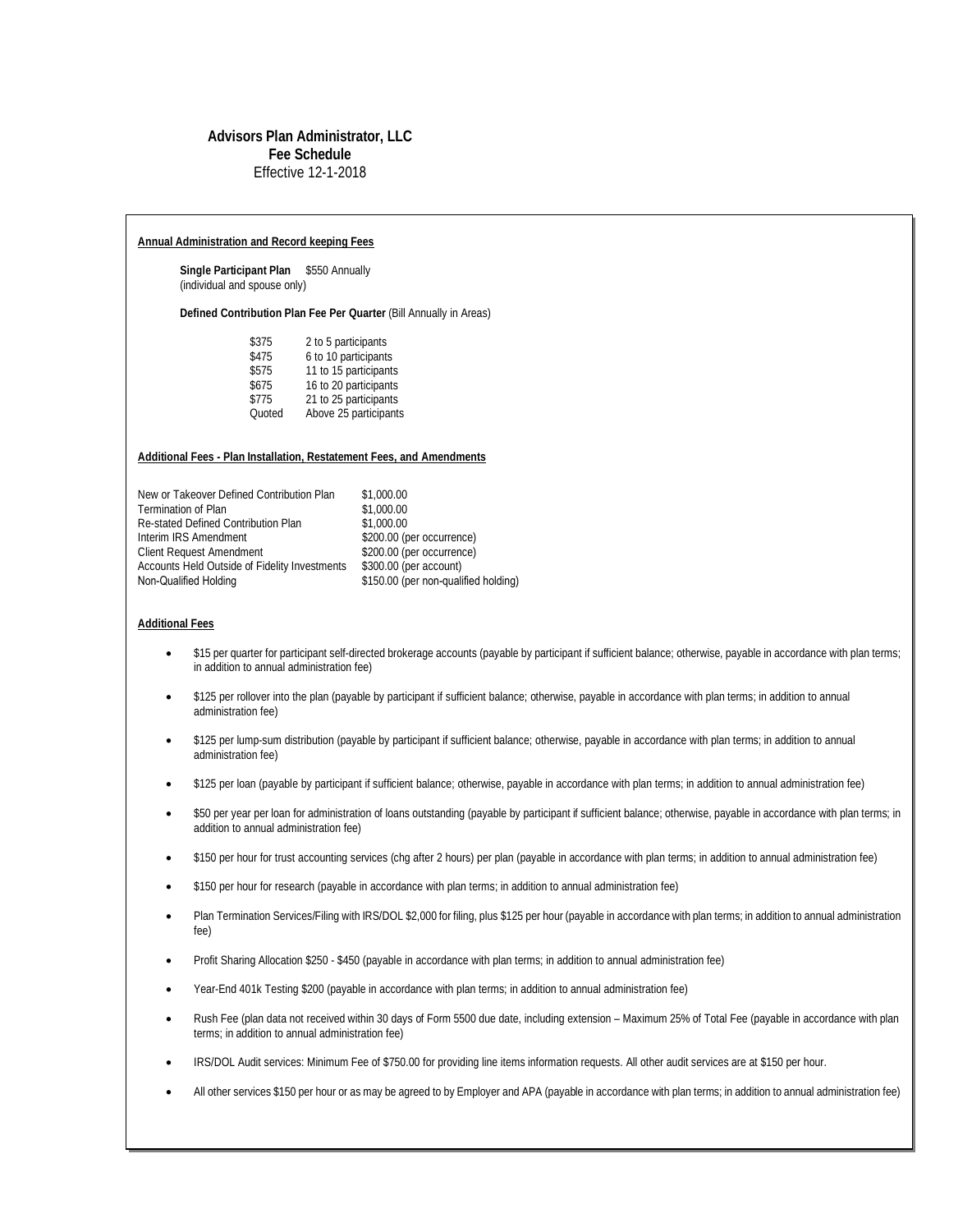# Access Financial Resources, Inc. Notice of Eligible Investment Advice Arrangement

- Roles of interested parties
	- o Access Financial Resources, Inc. (AFR) makes Individual Brokerage Accounts available at Fidelity Investments.
		- Investment advice is available to you through your advisor at AFR.
		- Fidelity Investments is the Custodian; they do not recommend any investments as they merely hold the funds.
	- $\circ$  Advisor's Plan Administrators, LLC (APA) is the record keeper for your 401(k) Plan. They are responsible for preparing the plan tax return and annual report, preparing participant loan and distribution paperwork, and calculating Profit Sharing, Match, and Vesting amounts for each participant in the plan.
- **Performance** 
	- $\circ$  To the extent required, specific information related to the past performance and historical rates of return of the investment options available under the plan have been provided (and/or made available) to you by AFR, Fidelity Investments, and/or Yahoo Finance, as well as others. You have an Individual Brokerage Account. You can purchase most securities in this type of account. Past performance is available through many providers such as Fidelity.com, Yahoo Finance, Morningstar.com, etc.
- **Fees** 
	- o AFR is compensated by either you, the employer or both.
		- **■** Asset Based Fee See chart to Annual Disclosures for Participant Directed Account Plan
		- Retainer See Agreement
	- o APA
		- Quarterly Fee per account \$15.00
		- **•** Annual Fee Usually paid by Employer; if not, then may be prorated to plan participants
		- Loan Fee Only if you take out a loan
		- Account Distribution/Termination Fee Only if you terminate your account
	- o Fidelity Investments may charge commissions on purchases and sales, at \$4.95 for Online trading and \$9.95 for trades placed over the phone for ETF's and Stocks. Many Mutual Funds are available with no commission.
	- o Third party fees
		- AFR and APA do not accept any third party fees
- Material Affiliation or Material Contractual Relationships
	- $\circ$  AFR and APA do not have any Material Affiliation or Material Contractual Relationships with any securities we recommend.
- Participant and Beneficiary Information
	- o AFR does not disclose any personal information about Participants or their Beneficiaries except as necessary to facilitate your investment elections and instructions unless required to by court order.
	- $\circ$  AFR uses information provided by you to help make investment elections and 401(k) Savings Agreement choices as we work together to construct your portfolio.
- Types of Services
	- o AFR provides Investment Education, Asset Allocation, and limited Financial Planning to participants in the plan.
- **Fiduciary Status** 
	- o AFR acts in your best interest. We are not here to sell securities. We offer advice. Our goal is to help you make informed decisions about your investments and how they fit with your retirement goals.
- **Other Advisors** 
	- $\circ$  If you would like advice from an outside adviser, you may hire anyone you like at your expense. Advice from outside advisers are not affiliated with this plan or AFR.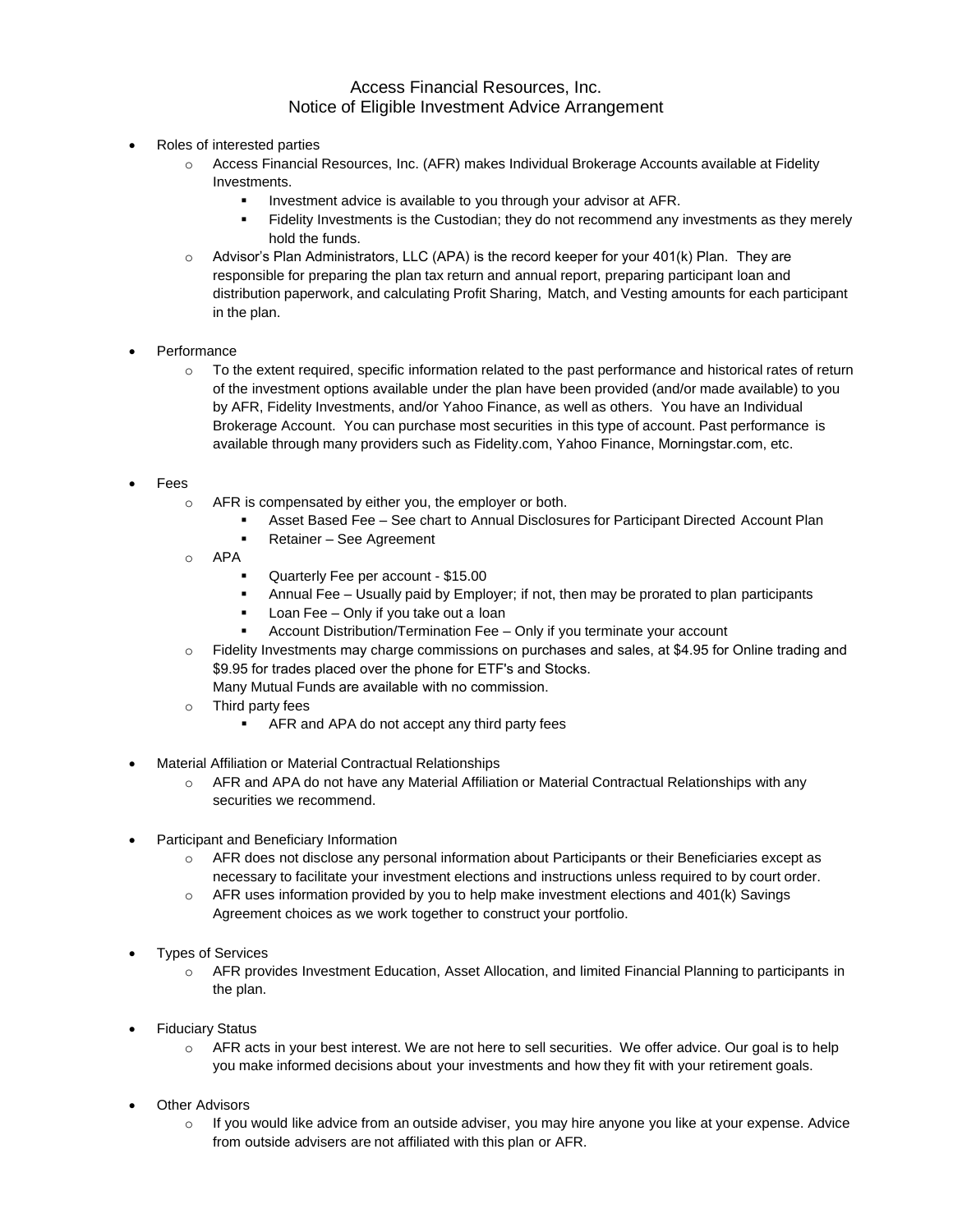## **Access Financial Resources, Inc. Fiduciary Adviser Disclosure**

This document contains important information about Access Financial Resources, Inc. (AFR) and how it is compensated for the investment advice provided to you. You should carefully consider this information in your evaluation of that advice. AFR has been selected to provide investment advisory services for your 401(k) Plan. AFR will be providing these services as a fiduciary under the Employee Retirement Income Security Act (ERISA). AFR, therefore, must act prudently and with only your interest in mind when providing you recommendations on how to invest your retirement assets.

## **Compensation of the Fiduciary Adviser and Related Parties**

AFR is compensated by the plan for the advice it provides. This compensation is either a retainer or asset based fee, which includes cash holdings. The compensation is either paid by you with a check or you will see it deducted on your statement. However, AFR is not compensated on the basis of the investment(s) selected by you.

When AFR recommends that you invest your assets in an investment and you follow that advice, then AFR will not receive compensation from the investment fund based on the amount you invest. Specific information concerning the fees and other charges of each investment is available from Fidelity.com, Yahoo Finance, etc. This information should be reviewed carefully before you make an investment decision.

When AFR recommends that you take an IRA rollover or other distribution from the plan, or recommends how those assets should subsequently be invested, you have the option to hire AFR separately to provide investment advice. Should you hire AFR, then it will receive compensation under the new contract. This compensation is usually either a retainer or asset based fee. The compensation is either paid by you with a check or you will see it deducted on your statement. However, AFR is not compensated on the basis of the investment(s) selected by you. As always, all recommendations should be reviewed carefully by you before a decision to take a distribution is made.

## **Consider Impact of Compensation on Advice**

The compensation that AFR receives for providing investment advice on accounts, like yours, is a significant source of revenue. Again, however, AFR is not compensated on the basis of the investment(s) selected by you. You should carefully consider the impact of any such compensation in your evaluation of the investment advice that AFR provides to you. However, at your own expense you may personally arrange for advice by another adviser of your choice that may have no material affiliation with and/or receive no compensation in direct connection with the investment funds or products offered under the plan.

## **Investment Returns**

While investment-related fees and expenses are important in making informed investment decisions, it is also important to consider additional information about your investment options, such as performance, investment strategies and risks. To the extent required, specific information related to the past performance and historical rates of return of the investment options available under the plan have been provided (and/or made available) to you by AFR, Fidelity Investments, and/or Yahoo Finance, as well as others. Note that investment returns vary over time and past performance does not guarantee how your investment will perform in the future. To that end, any investment you choose, or any investment we recommend, could lose money.

## **Parties Participating in Development of Advice Program or Selection of Investment Options**

AFR has developed a short list of investments to choose from, but the investment choices in your account are extensive. Your account is an Individual Brokerage Account. You can purchase most securities in this type of account such as mutual funds, exchange traded funds (ETFs), certificates of deposit, stocks, and bonds, etc. Many mutual funds can be purchased at no-load, no-transaction fee; however, some mutual fund share classes do have loads and transaction fees associated with them. Stocks and ETF's have trading fees when you Buy and Sell the shares. The cost to trade shares is usually \$10.95, but it may be more in the case of large share transactions. As always, you are welcome to work with one of our team of advisors to develop a portfolio to fit your individual needs.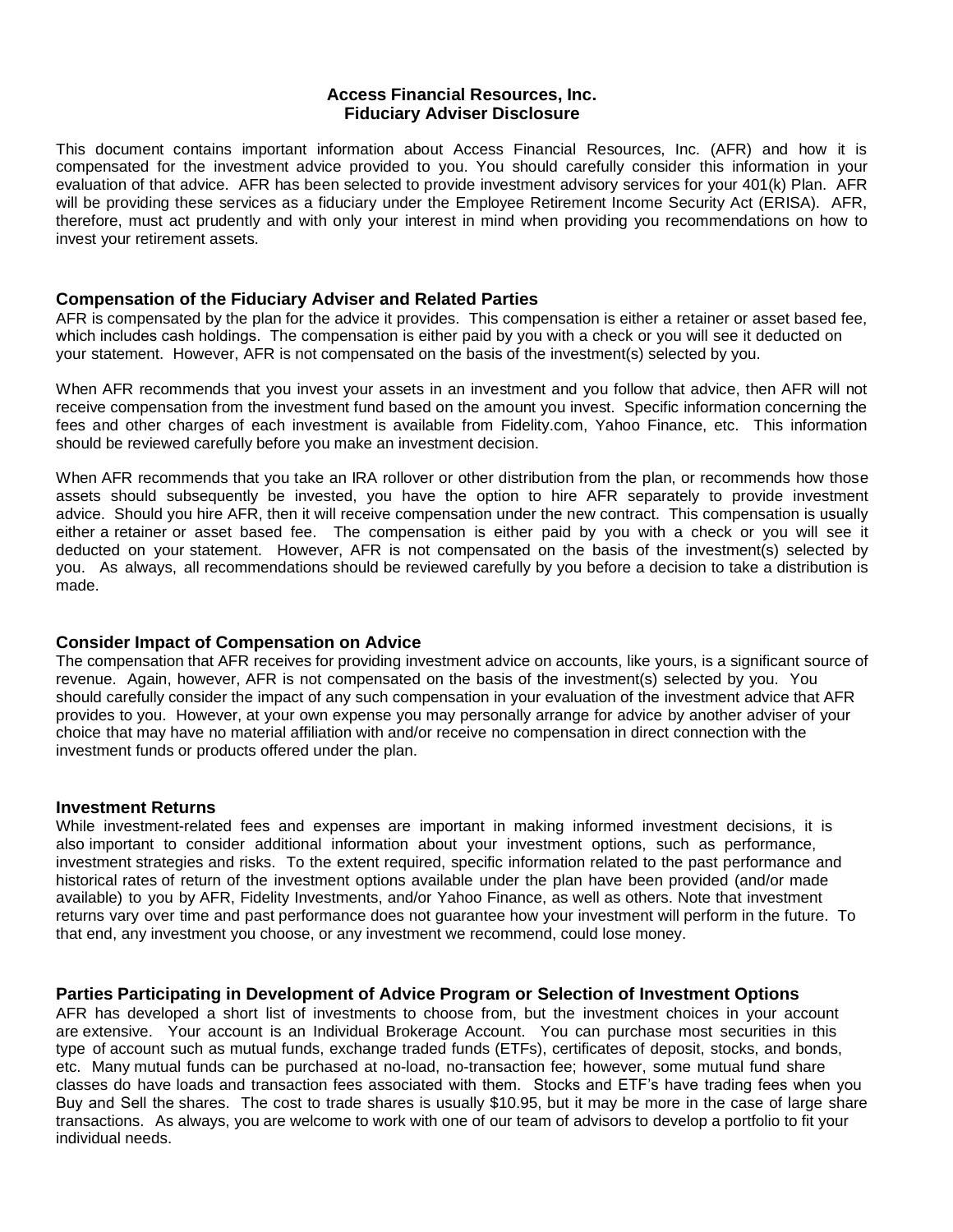# **Use of Personal Information**

AFR is committed to safeguarding the confidential information of its clients. To that end, we hold all personal information provided to our firm in the strictest confidence. These records include all personal identifiable information that is collected from you or received from third parties in connection with any of the financial services provided through your advisor. We will not disclose information to non-affiliated third parties, except as required or permitted by law. If we were to anticipate an adverse material change in firm policy, we will provide you with notice before we implement the change in policy. As you know, we use health and financial information that you provide us to help you meet your personal financial goals, while guarding against any real or perceived infringements of your rights of privacy. Our policy with respect to your personal information is listed below.

- 1. We limit staff and agent access to information only to those who have a business or professional reason for knowing, only to non-affiliated parties as required or permitted by law. For example, federal regulations permit us to share a limited amount of information about you:
	- when required to execute transactions for your account or otherwise provide services that you have requested (this includes communicating with your trustee, accountant, third-party administrator, or lawyer who is acting in a fiduciary capacity on your behalf);
	- when you have specifically authorized us to do so in writing;
	- to provide information to agencies assessing our firm's compliance with industry standards, and to our attorneys, accountants, and auditors;
	- to respond to a regulator's examination of our firm; or
	- to comply with a civil, criminal, or regulatory investigation by federal, state or local authorities.
- 2. We strive to maintain a secure office and computer environment to ensure that your personal information is not placed at risk. The AFR location maintains its hard copy and/or electronic books and records at 3621 NW 63rd, Oklahoma City, OK 73116 for the first 2 years. Thereafter, such file may be maintained in storage. The AFR location backs up its paper records by scanning them into Worldox software and backing them up on external hard drives and online backup. The AFR location backs up its electronic records daily.
- 3. The categories of nonpublic personal information that we collect from a client depend upon the scope of the client engagement. It will include information about your personal finances, information about your health to the extent that it is needed for the planning process, and information about transactions between you and third parties.
- 4. We do not provide your personally identifiable information to mailing list vendors or solicitors for any purpose.
- 5. Personally identifiable information about you will be maintained during the time you are a client, and for the required time thereafter that such records are required to be maintained by federal and state securities laws. After this required period of record retention, all such information will be destroyed.

Should you have any questions about our privacy statement or wish to opt out of a particular method regarding how we use or store your information, then please write to Access Financial Resources, Inc., Attn: Compliance Department, 3621 NW 63rd, Oklahoma City, OK 73116 or call (405) 848-9826.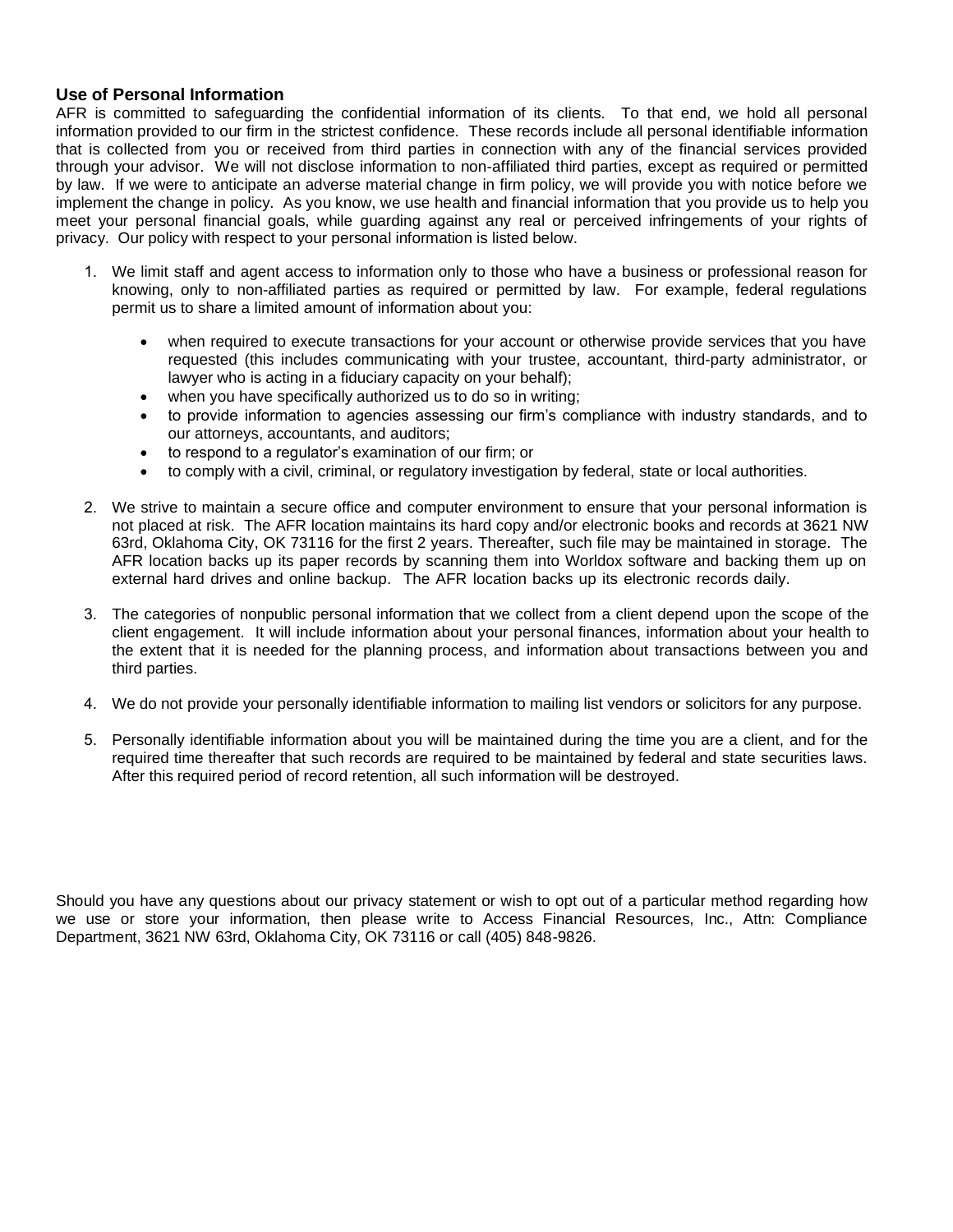# **NOTICE OF MULTIPLE STATEMENTS**

This Notice of Multiple Statements is furnished to advise you that more than one statement or source for benefit information may be combined to provide you with the information on your benefit in your 401(k) Plan. The following indicates how benefit information could be provided to you.

- 1. **Website/Electronic Data** Participants can request online viewing access to their account at no additional cost. Depending on which online access has been activated, the participant may lose online account access (as well as any information uploaded or inputted into the system) in the event the participant no longer works for the plan sponsor and does not hire Access Financial Resources, Inc. as their investment adviser.
- 2. **Participant statements/ records** Types of records for their account:
	- a. Fidelity statements
	- b. Statements from Advisors Plan Administrators, LLC shows vested balance, balance by source, etc.
	- c. Trade confirmations/ notices when a trade is placed in your account, Fidelity will send a notice to the address of record.
- 3. **Account Balance** Fidelity sends out a monthly statement to give you the balance in the account. However, Fidelity will not show any personal 401k loans or non-qualified holdings in the account, so these amounts would need to be added back into the balance.
- 4. **Vesting** Summary plan description or annual safe harbor notice will give you the vesting schedule for your plan.
- 5. **Permitted Disparity** Method of computing and allocating non-elective contributions under an employer sponsored plan, where the allocation method results in participants with compensation above the integration level receiving a higher percentage of contribution, if applicable to your plan.
- 6. **Value of Assets** the monthly Fidelity statements will show an itemized value for each investment in your account.
- 7. **Self Direction** Participants have the right to direct their investments. Participants can change their current investment allocation by completing new 401(k) Enrollment Form online at [www.afradvice.com.](http://www.afradvice.com/forms/) Participants have the right to change their investment allocation at any time, but may be subject to short term redemption fees.
- 8. **Diversification** A risk management technique that mixes a wide variety of [investments](http://www.investopedia.com/terms/d/diversification.asp) within a portfolio. The rationale behind this technique contends that a portfolio of different kinds of investments will, on average, yield higher returns and pose a lower risk than any individual investment found within the portfolio.
- 9. **DOL Website** Additional investment and diversification information for a participant directed account can be accessed at the DOL website, [www.dol.gov./.](http://www.dol.gov./)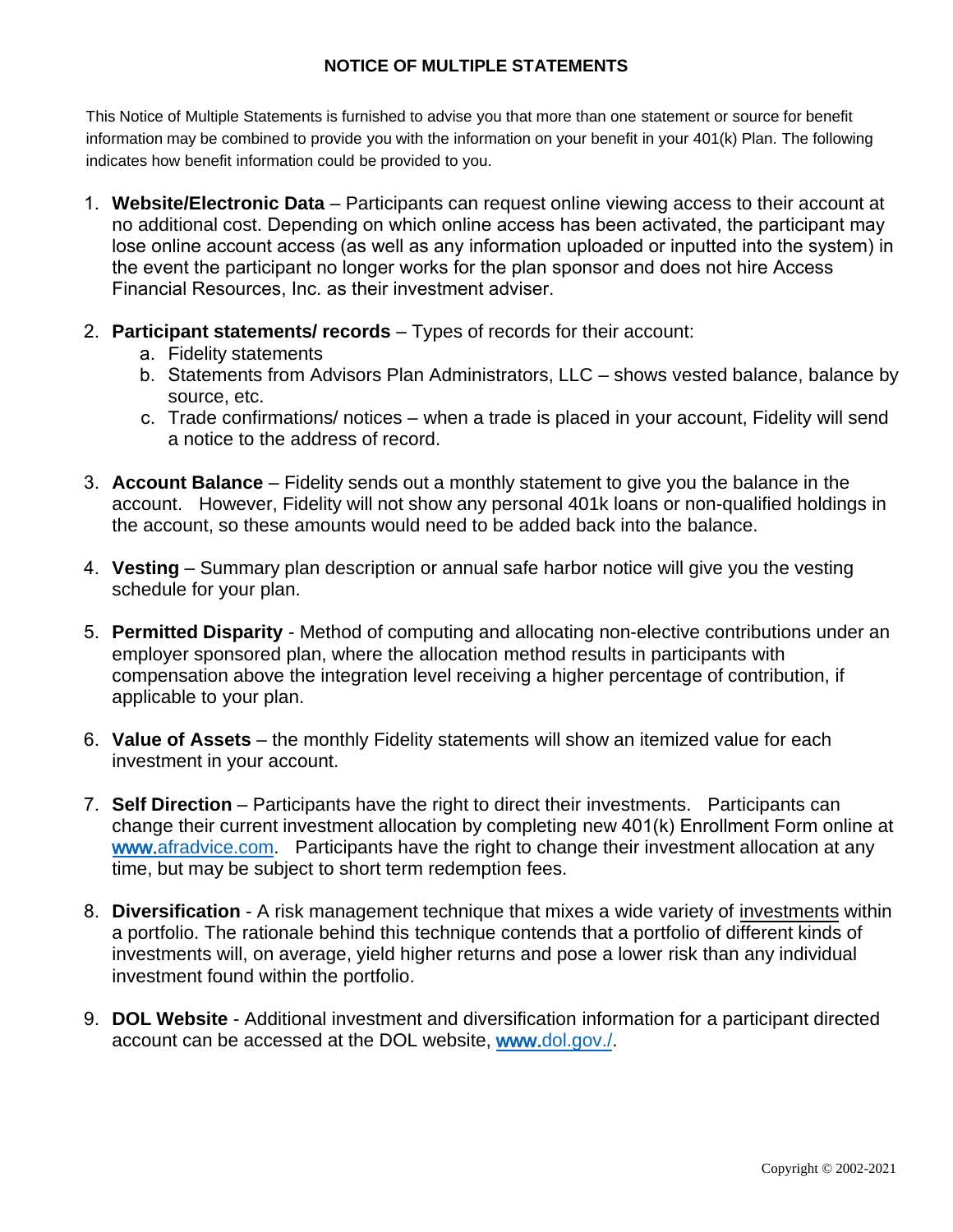# **Retirement Plan Investment Model Comparative Chart**

This document includes important information to help you compare the investment options under your retirement plan. If you want additional information (including a free paper copy) about investment options, you can go to the specific Internet Web site address or you can contact:

Access Financial Resources, Inc. \_ 405‐848‐9826 \_ 3621 NW 63rd Street, Suite A‐1, Oklahoma City, OK 73116

# **Variable Return Investments ‐ as of 10/31/2021**

**Below focuses on the performance of investment options that do not have a fixed or stated rate of return. It shows how these options have performed over time and allows you to compare**  with an appropriate benchmark for the same time periods. Past performance does not guarantee how the investment option will perform in the future. Your investment in these options **money. Information about an option's principal risks is available on the Fund's Web site.**

|                                           |                  |               |                                           | 1 Year   | 3 Year              | 5 Year              | 10 Year             | 15 Year             |                                                   |
|-------------------------------------------|------------------|---------------|-------------------------------------------|----------|---------------------|---------------------|---------------------|---------------------|---------------------------------------------------|
|                                           |                  |               | Morningstar Category / Assigned           | Total    | <b>Total Return</b> | <b>Total Return</b> | <b>Total Return</b> | <b>Total Return</b> |                                                   |
| <b>FUND NAME</b>                          |                  | <b>TICKER</b> | <b>Benchmark</b>                          | Return   | Annualized          | Annualized          | Annualized          | Annualized          | <b>Firm Web Address</b>                           |
| <b>Fidelity Cash Reserves</b>             |                  | <b>FDRXX</b>  | US Money Market /                         | 0.01%    | 0.83%               | 0.85%               | 0.44%               | 0.91%               | www.fidelity.com                                  |
|                                           | Benchmark:       |               | <b>USTREAS T-Bill Auction Ave 3 Mon</b>   | 0.05%    | 0.99%               | 1.13%               | 0.00%               | 0.00%               |                                                   |
| Virtus Seix US Govt Secs Ultr-Shrt Bd I   |                  | <b>SIGVX</b>  | US Ultrashort Bond /                      | 0.17%    | 1.34%               | 1.34%               | 1.00%               | 1.86%               | www.virtus.com                                    |
|                                           | Benchmark:       |               | Bloomberg US Treasury Bill 3-6 Mon TR USD | 0.07%    | 1.24%               | 1.23%               | 0.00%               | 0.00%               |                                                   |
| <b>Fidelity Advisor® Total Bond Z</b>     |                  | <b>FBKWX</b>  | US Intermediate Core-Plus Bond /          | 2.31%    | 6.81%               | 4.16%               | 3.97%               | 4.82%               | www.fidelity.com                                  |
|                                           | Benchmark:       |               | Bloomberg US Agg Bond TR USD              | $-0.52%$ | 5.91%               | 3.19%               | 0.00%               | 0.00%               |                                                   |
| Fidelity® Small Cap Index Prem            |                  | <b>FSSNX</b>  | US Small Blend /                          | 50.62%   | 16.52%              | 15.63%              | 13.64%              | n/a                 | www.fidelity.com                                  |
|                                           | Benchmark:       |               | Russell 2000 TR USD                       | 48.27%   | 17.86%              | 17.45%              | 0.00%               | 0.00%               |                                                   |
|                                           |                  |               |                                           |          |                     |                     |                     |                     | www.jenseninvestment.com<br>/individual/vehicles- |
| <b>Jensen Quality Value Fund Class J</b>  |                  | <b>JNVSX</b>  | US Mid-Cap Value /                        | 37.57%   | 17.98%              | 14.27%              | 12.58%              | n/a                 | performance/                                      |
|                                           | Benchmark:       |               | <b>Russell Mid Cap TR USD</b>             | 43.64%   | 15.19%              | 13.30%              | 0.00%               | 0.00%               |                                                   |
| Fidelity® 500 Index Fund Prem             |                  | <b>FXAIX</b>  | US Large Blend /                          | 42.89%   | 21.46%              | 18.91%              | 16.20%              | 10.61%              | www.fidelity.com                                  |
|                                           | Benchmark:       |               | S&P 500 TR USD                            | 35.79%   | 21.89%              | 19.86%              | 0.00%               | 0.00%               |                                                   |
| <b>First Eagle Global I</b>               |                  | <b>SGIIX</b>  | US World Allocation /                     | 26.82%   | 11.99%              | 9.05%               | 8.40%               | 7.63%               | ww.firsteaglefunds.com                            |
|                                           | <b>Benchmark</b> |               | <b>MSCI World NR USD</b>                  | 32.91%   | 18.55%              | 16.29%              | 0.00%               | 0.00%               |                                                   |
| <b>American Funds Capital Inc Bldr F2</b> |                  | <b>CAIFX</b>  | US World Allocation /                     | 25.95%   | 10.18%              | 8.00%               | 7.74%               | 5.69%               | ww.americanfunds.com                              |
|                                           | Benchmark:       |               | MSCI ACWI NR USD - 70%                    | 29.95%   | 17.62%              | 15.53%              | 0.00%               | 0.00%               |                                                   |
| Fidelity® NASDAQ Composite Index®         |                  | <b>FNCMX</b>  | US Large Growth /                         | 42.81%   | 29.52%              | 25.43%              | 20.29%              | 14.34%              | www.fidelity.com                                  |
|                                           | Benchmark:       |               | NASDAQ Composite TR USD                   | 35.23%   | 30.84%              | 27.14%              | 0.00%               | 0.00%               |                                                   |
| <b>Hartford Emerging Markets Equity I</b> |                  | <b>HERIX</b>  | US Diversified Emerging Mkts /            | 21.64%   | 11.10%              | 9.19%               | 5.35%               | n/a                 | www.hartfordfunds.com/fu<br>nds/emrsh.html        |
|                                           | Benchmark:       |               | <b>MSCI EM NR USD</b>                     | 10.61%   | 10.89%              | 10.00%              | 0.00%               | 0.00%               |                                                   |
|                                           |                  |               |                                           |          |                     |                     |                     |                     |                                                   |